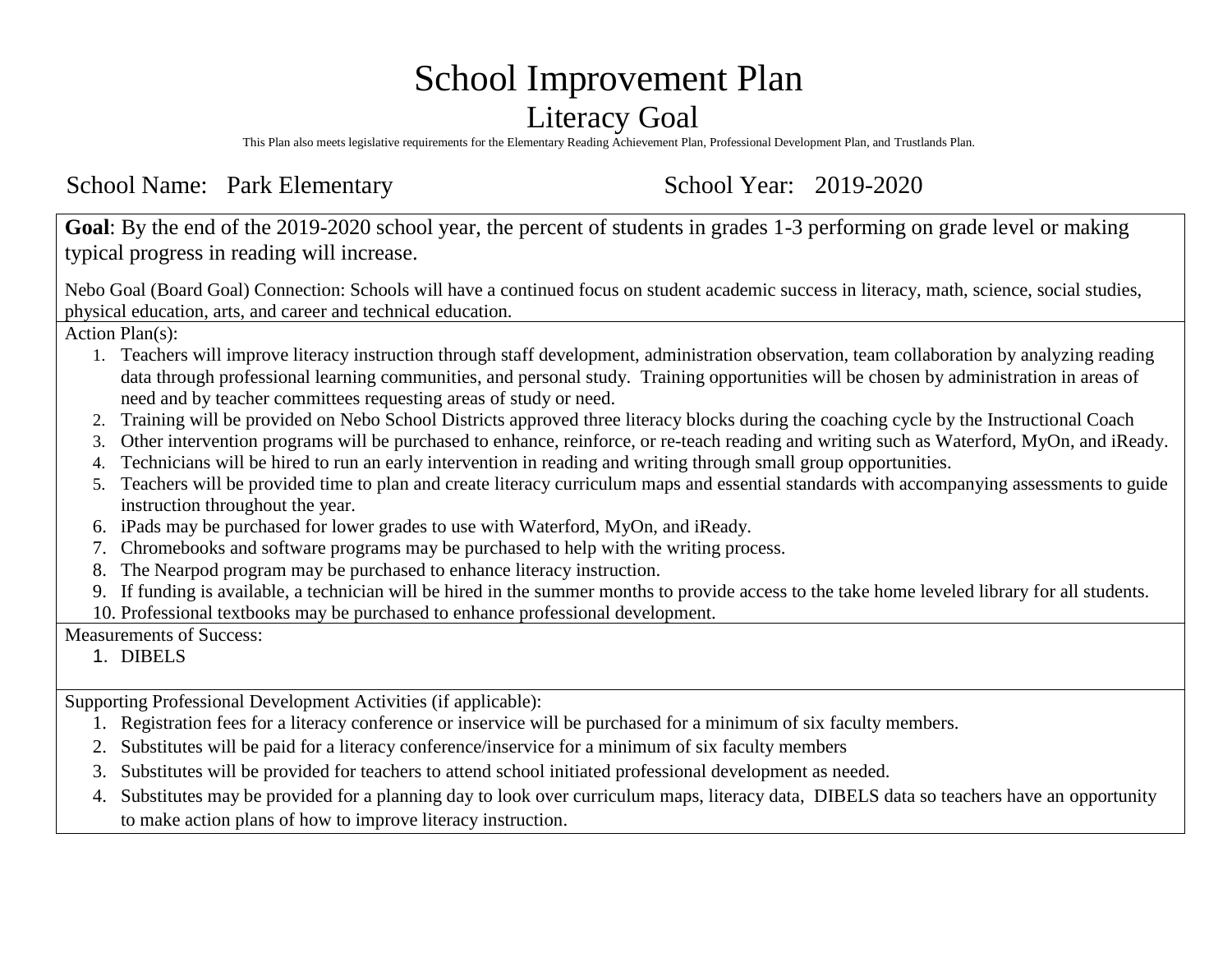# School Improvement Plan Mathematics Goal

This Plan also meets legislative requirements for the Elementary Reading Achievement Plan, Professional Development Plan, and Trustlands Plan.

School Name: Park Elementary School Year: 2019-2020

**Goal**: By the end of the 2019-2020 school year, the percent of students in grades 3-6 performing on grade level or making typical progress in math will increase.

Nebo Goal (Board Goal) Connection: Schools will have a continued focus on student academic success in literacy, math, science, social studies, physical education, arts, and career and technical education.

Action Plan(s):

- 1. Teachers will practice planning, developing and executing math lessons and analyze student data.
- 2. Through the RISE data, areas of need will be addressed through professional development by district math specialists.
- 3. Teachers will be provided time to plan and create math curriculum maps and essential standards with accompanying assessments to guide instruction throughout the year.
- 4. Technicians will be hired to provide intervention and enhancement in mathematics relating to the common essential standards.
- 5. Chromebooks and software programs will be purchased for students to use with iReady and other practice.
- 6. The Nearpod program may be purchased to enhance mathematics instruction.
- 7. If funding is available, a technician will be hired to offer math help one day a week during the summer months.

Measurements of Success:

1. RISE

Supporting Professional Development Activities (if applicable):

1. Substitutes may be provided for a planning day to look over curriculum maps and math data so teachers have an opportunity to make action plans of how to improve math instruction.